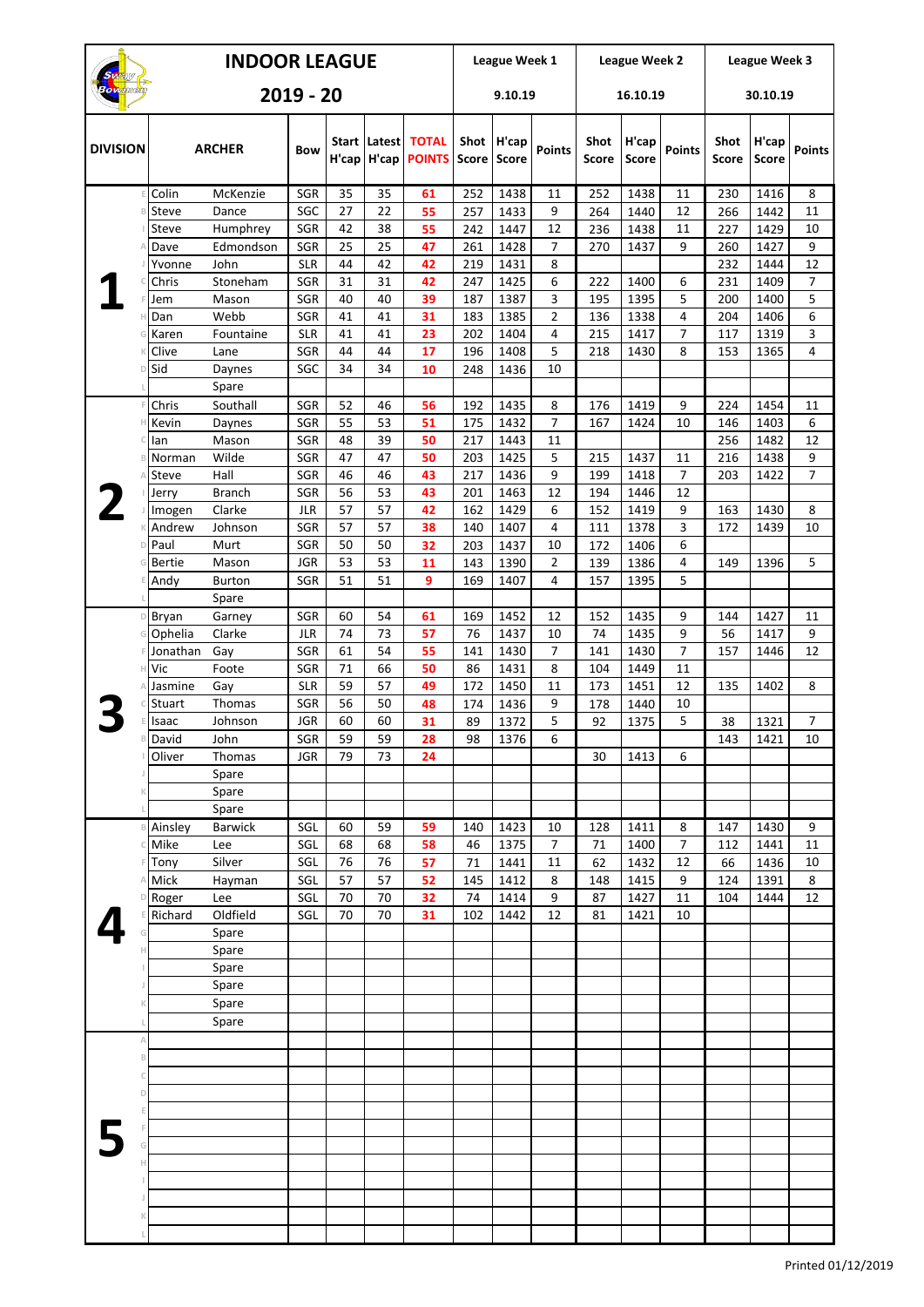| <b>INDOOR LEAGUE</b> |                       |                        |                   |          |                       |                               |               | League Week 4         |                |                             | League Week 5         |                     | League Week 6               |                       |                |  |
|----------------------|-----------------------|------------------------|-------------------|----------|-----------------------|-------------------------------|---------------|-----------------------|----------------|-----------------------------|-----------------------|---------------------|-----------------------------|-----------------------|----------------|--|
| $2019 - 20$          |                       |                        |                   |          |                       | 06.11.19                      |               |                       | 20.11.19       |                             | 27.11.19              |                     |                             |                       |                |  |
| <b>DIVISION</b>      |                       | <b>ARCHER</b>          | <b>Bow</b>        | H'cap    | Start Latest<br>H'cap | <b>TOTAL</b><br><b>POINTS</b> | Shot<br>Score | H'cap<br><b>Score</b> | <b>Points</b>  | <b>Shot</b><br><b>Score</b> | H'cap<br><b>Score</b> | Points              | <b>Shot</b><br><b>Score</b> | H'cap<br><b>Score</b> | <b>Points</b>  |  |
| F                    | Colin                 | McKenzie               | SGR               | 35       | 35                    | 61                            | 244           | 1430                  | 11             | 243                         | 1429                  | 11                  | 247                         | 1433                  | 9              |  |
|                      | Steve                 | Dance                  | SGC<br>SGR        | 27       | 22<br>38              | 55<br>55                      | 254           | 1456                  |                | 275                         | 1451                  | 12                  | 270                         | 1440                  | 11             |  |
|                      | Steve<br>Dave         | Humphrey<br>Edmondson  | SGR               | 42<br>25 | 25                    | 47                            | 228           | 1395                  | 12<br>8        | 242                         | 1409                  | 8                   | 245<br>239                  | 1439<br>1406          | 10<br>6        |  |
|                      | Yvonne                | John                   | <b>SLR</b>        | 44       | 42                    | 42                            |               |                       |                | 215                         | 1424                  | 10                  | 239                         | 1448                  | 12             |  |
|                      | Chris                 | Stoneham               | SGR               | 31       | 31                    | 42                            | 250           | 1428                  | 10             | 208                         | 1386                  | 6                   | 234                         | 1412                  | 7              |  |
|                      | Jem                   | Mason                  | SGR               | 40       | 40                    | 39                            | 199           | 1399                  | 9              | 211                         | 1411                  | 9                   | 219                         | 1419                  | 8              |  |
|                      | Dan<br>Karen          | Webb<br>Fountaine      | SGR<br><b>SLR</b> | 41<br>41 | 41<br>41              | 31<br>23                      | 189           | 1391                  | $\overline{7}$ | 204<br>178                  | 1406<br>1380          | $\overline{7}$<br>5 | 187<br>175                  | 1389<br>1377          | 5<br>4         |  |
|                      | Clive                 | Lane                   | SGR               | 44       | 44                    | 17                            |               |                       |                |                             |                       |                     |                             |                       |                |  |
| D                    | Sid                   | Daynes                 | SGC               | 34       | 34                    | 10                            |               |                       |                |                             |                       |                     |                             |                       |                |  |
|                      |                       | Spare                  |                   |          |                       |                               |               |                       |                |                             |                       |                     |                             |                       |                |  |
|                      | Chris                 | Southall               | SGR               | 52       | 46                    | 56                            | 231           | 1461                  | 11             | 208                         | 1427                  | $\overline{7}$      | 207                         | 1426                  | 10             |  |
| Н                    | Kevin                 | Daynes                 | SGR               | 55       | 53                    | 51                            | 207           | 1464                  | 12             | 190                         | 1437                  | 9                   | 163                         | 1410                  | $\overline{7}$ |  |
| B                    | lan<br>Norman         | Mason<br>Wilde         | SGR<br>SGR        | 48<br>47 | 39<br>47              | 50<br>50                      | 214<br>217    | 1416<br>1439          | 4<br>10        | 250<br>196                  | 1447<br>1418          | 11<br>5             | 243<br>204                  | 1440<br>1426          | 12<br>10       |  |
|                      | Steve                 | Hall                   | SGR               | 46       | 46                    | 43                            | 198           | 1417                  | 5              | 185                         | 1404                  | $\overline{4}$      | 209                         | 1428                  | 11             |  |
|                      | Jerry                 | <b>Branch</b>          | SGR               | 56       | 53                    | 43                            | 171           | 1423                  | $\overline{7}$ | 205                         | 1457                  | 12                  |                             |                       |                |  |
|                      | Imogen                | Clarke                 | <b>JLR</b>        | 57       | 57                    | 42                            | 164           | 1431                  | 9              | 171                         | 1438                  | 10                  |                             |                       |                |  |
|                      | Andrew                | Johnson                | SGR               | 57       | 57                    | 38                            | 156           | 1423                  | $\overline{7}$ | 156                         | 1423                  | 6                   | 155                         | 1422                  | 8              |  |
|                      | Paul                  | Murt                   | SGR               | 50       | 50                    | 32                            | 196           | 1430                  | 8              | 201                         | 1435                  | 8                   |                             |                       |                |  |
|                      | <b>Bertie</b><br>Andy | Mason<br><b>Burton</b> | <b>JGR</b><br>SGR | 53<br>51 | 53<br>51              | 11<br>9                       |               |                       |                |                             |                       |                     |                             |                       |                |  |
|                      |                       | Spare                  |                   |          |                       |                               |               |                       |                |                             |                       |                     |                             |                       |                |  |
| D                    | Bryan                 | Garney                 | SGR               | 60       | 54                    | 61                            | 138           | 1421                  | $\overline{7}$ | 194                         | 1461                  | 10                  | 194                         | 1451                  | 12             |  |
| G                    | Ophelia               | Clarke                 | JLR               | 74       | 73                    | 57                            | 89            | 1450                  | 8              | 84                          | 1445                  | 9                   | 90                          | 1451                  | 12             |  |
|                      | Jonathan              | Gay                    | SGR               | 61       | 54                    | 55                            | 174           | 1463                  | 9              | 211                         | 1483                  | 12                  | 178                         | 1430                  | 8              |  |
| Н                    | Vic                   | Foote                  | SGR               | 71       | 66                    | 50                            | 137           | 1482                  | 11             | 143                         | 1472                  | 11                  | 118                         | 1435                  | 9              |  |
|                      | Jasmine               | Gay                    | <b>SLR</b>        | 59       | 57                    | 49                            | 132           | 1399                  | 6              | 146                         | 1413                  | 6                   | 152                         | 1419                  | 6              |  |
|                      | Stuart<br>Isaac       | Thomas<br>Johnson      | SGR<br><b>JGR</b> | 56<br>60 | 50<br>60              | 48<br>31                      | 224<br>99     | 1486<br>1382          | 12<br>5        | 195<br>38                   | 1429<br>1321          | $\overline{7}$<br>4 | 207<br>127                  | 1441<br>1410          | 10<br>5        |  |
| $\mathbb B$          | David                 | John                   | SGR               | 59       | 59                    | 28                            |               |                       |                | 133                         | 1411                  | 5                   | 144                         | 1422                  | 7              |  |
|                      | Oliver                | Thomas                 | <b>JGR</b>        | 79       | 73                    | 24                            | 93            | 1476                  | 10             | 76                          | 1432                  | 8                   |                             |                       |                |  |
|                      |                       | Spare                  |                   |          |                       |                               |               |                       |                |                             |                       |                     |                             |                       |                |  |
|                      |                       | Spare                  |                   |          |                       |                               |               |                       |                |                             |                       |                     |                             |                       |                |  |
|                      |                       | Spare                  |                   |          |                       |                               |               |                       |                |                             |                       |                     |                             |                       |                |  |
| B                    | Ainsley<br>Mike       | <b>Barwick</b><br>Lee  | SGL<br>SGL        | 60<br>68 | 59<br>68              | 59<br>58                      | 177<br>122    | 1460<br>1451          | 12<br>11       | 146<br>96                   | 1424<br>1425          | 10<br>11            | 125<br>94                   | 1403<br>1423          | 10<br>11       |  |
|                      | Tony                  | Silver                 | SGL               | 76       | 76                    | 57                            |               |                       |                | 66                          | 1436                  | 12                  | 76                          | 1446                  | 12             |  |
|                      | Mick                  | Hayman                 | SGL               | 57       | 57                    | 52                            | 113           | 1380                  | 10             | 112                         | 1379                  | 8                   | 107                         | 1374                  | 9              |  |
|                      | Roger                 | Lee                    | SGL               | 70       | 70                    | 32                            |               |                       |                |                             |                       |                     |                             |                       |                |  |
|                      | Richard               | Oldfield               | SGL               | 70       | 70                    | 31                            |               |                       |                | 82                          | 1422                  | 9                   |                             |                       |                |  |
|                      |                       | Spare<br>Spare         |                   |          |                       |                               |               |                       |                |                             |                       |                     |                             |                       |                |  |
|                      |                       | Spare                  |                   |          |                       |                               |               |                       |                |                             |                       |                     |                             |                       |                |  |
|                      |                       | Spare                  |                   |          |                       |                               |               |                       |                |                             |                       |                     |                             |                       |                |  |
|                      |                       | Spare                  |                   |          |                       |                               |               |                       |                |                             |                       |                     |                             |                       |                |  |
|                      |                       | Spare                  |                   |          |                       |                               |               |                       |                |                             |                       |                     |                             |                       |                |  |
| Α                    |                       |                        |                   |          |                       |                               |               |                       |                |                             |                       |                     |                             |                       |                |  |
| B                    |                       |                        |                   |          |                       |                               |               |                       |                |                             |                       |                     |                             |                       |                |  |
| C<br>D               |                       |                        |                   |          |                       |                               |               |                       |                |                             |                       |                     |                             |                       |                |  |
|                      |                       |                        |                   |          |                       |                               |               |                       |                |                             |                       |                     |                             |                       |                |  |
|                      |                       |                        |                   |          |                       |                               |               |                       |                |                             |                       |                     |                             |                       |                |  |
|                      |                       |                        |                   |          |                       |                               |               |                       |                |                             |                       |                     |                             |                       |                |  |
|                      |                       |                        |                   |          |                       |                               |               |                       |                |                             |                       |                     |                             |                       |                |  |
|                      |                       |                        |                   |          |                       |                               |               |                       |                |                             |                       |                     |                             |                       |                |  |
|                      |                       |                        |                   |          |                       |                               |               |                       |                |                             |                       |                     |                             |                       |                |  |
|                      |                       |                        |                   |          |                       |                               |               |                       |                |                             |                       |                     |                             |                       |                |  |
|                      |                       |                        |                   |          |                       |                               |               |                       |                |                             |                       |                     |                             |                       |                |  |